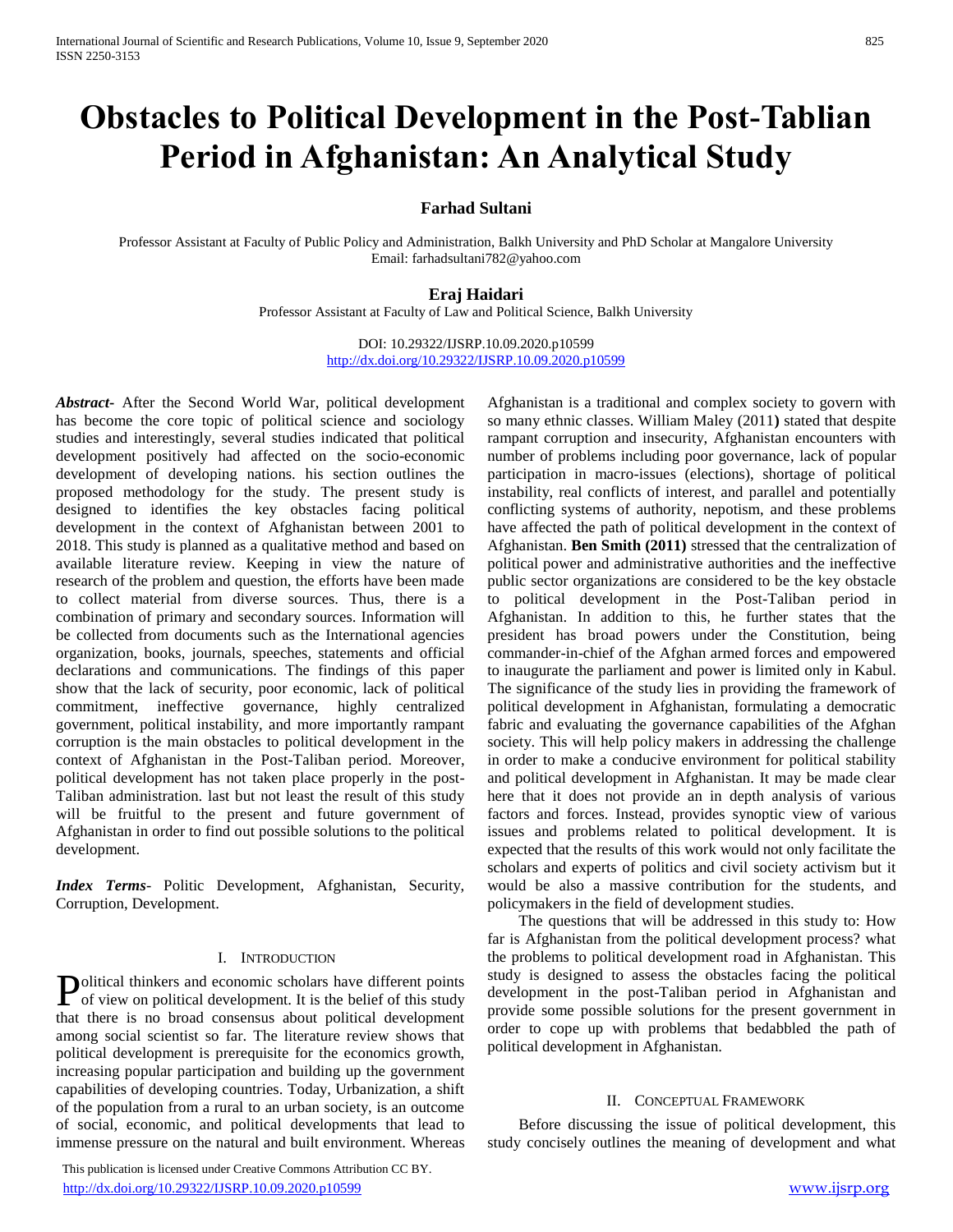development is all about then it will help readers to understand better the political development. There are as many definitions for political development as number of economic thinkers but some key definitions are illustrated as follows: Development means "a specified state of growth or advancement; a new and advanced product or idea; an event constituting a new stage in a changing situation." (Oxforddicationaries.com) The term political development like other concepts of political science has a lack of consensus among researchers and scholars. It must be acknowledged that the term "political development" is relatively novel to political science. According to Lucian W. Pye and Sidney Verba (2015) for many people political development means primarily the prerequisite political environment essential for economic and industrial development. In sum, political development has been subsumed in the literature concerned with state-building and with democratic transitions (Fukuyama, 2004; Maley, 2006).

## III. OBSTACLES TO POLITICAL DEVELOPMENT IN AFGHANISTAN

 Obstacles to political development in the context of Afghanistan is a controversial and complex issue. There many barriers facing the political development road in Afghanistan including the problem of drugs, the situation of women, poverty, political and administrative corruption, and cultural problems and the inadequacy of the media, insecurity, religious extremist values and more importantly, unfinished ethnic conflict. Despite the fact that in contemporary Afghanistan, various measures have been taken by various political currents for the political development of this country, but so far, no good record has been presented in this regard. It seems that there are various obstacles to political development, and ethnicity is the most important challenge to political development.

1.1 Poor governance as a main problem to the political development road in Afghanistan:

 "Good governance implies presence of rule of law, safeguard of human rights, and existence of honest and efficient government, accountability, transparency, predictability and openness" (Pierre Landellmills and Ismail Serageldin,1991). Whereas lack of good governance can be remarked as main problem to political development in Afghanistan. In addition to this, several political and economic commentators believe that rebuilding political institutions in developing nations in general and particularly in Afghanistan is extraordinary difficult task, for which the government of developing nations require considerable and sustainable amount of technical and financial foreign aid for the period of time (Chris Johnson, William Maley, 2003).

# 1.2 Corruptions as main problem to political development:

 Insecurity, corruption, narcotics and poverty have been considered the main problems in the post-Taliban period in Afghanistan. Meanwhile, the phenomenon of "corruption" is a serious threat to Afghanistan; Because a large part of the insecurity, the increase in cultivation and production of narcotics and the slowness in improving the economic situation and livelihood of the people, is due to corruption. There is no doubt that corruption is a global issue and no society can be safe from

 This publication is licensed under Creative Commons Attribution CC BY. <http://dx.doi.org/10.29322/IJSRP.10.09.2020.p10599> [www.ijsrp.org](http://ijsrp.org/)

corruption and its consequences. Several studies indicate that corruption is the single greatest obstacle to economic and social development around the world. Every year \$1 trillion is paid in bribes while an estimated \$2.6 trillion are stolen annually through corruption a sum equivalent to more than 5 per cent of the global GDP. Shortly, corruption is perceived the main barrier to political development in the context of Afghanistan. widespread corruption adversely affected governance quality, can fuel organized criminal networks and promote crimes such as human trafficking, arms and migrant smuggling, counterfeiting and the trade in endangered species in the country.

 3.3 Centralization of political and administrative power in Kabul can be considered as main obstacle to political development

 The economic system, quality of life, educational set up, healthcare sector and political process has significantly changed after the removal of the Taliban from the power in Afghanistan but there are many challenges, including lack of political set, poor governance, fragile economic system, corruption and so forth. Ivan Safranchuk (2017) stressed that centralized political set up in Afghanistan not only greatly intensifies the political competition but also increases the cost of holding the country together.

1.3 Misunderstanding of political development among political elites

 Review of literature indicated that political development is a more elusive among political elites in the context of Afghanistan. The meaning and the conceptualization of development was greatly influenced by the ideological contradiction between the western educated and scholastic scholars. Western educated believe that political development plays very crucial for promoting democracy, human rights, good governance, citizens participation in public affairs and more precisely democratic Afghanistan, in contrast, scholastic scholars perceived or considered the political development as threat to indigenous values in Afghanistan and they posed number of challenges the road of political development. The concept of political development has not been internalized among Afghan political leaders and more precisely warlords strongly reject the political development in Afghanistan and they believe political development is more western oriented.

3.5 lack of citizens trust seems as main obstacles to political development

 The erosion of confidence between the government and citizens is a systematic of a deeper challenge, rather than the problem itself. Today Afghan people despite multiple reasons are losing their faith in government. The growing trust deficit between the people and the government, particularly on governance, rule of law and the economy as well as public service delivery is still in very high scale. All in all, trust of people is the greatest social capital for the strengthening the road of political development in developing nations in particular Afghanistan. In contrast, today lack of trust in government is a major threat.

1.4 lack of national identity in Afghanistan,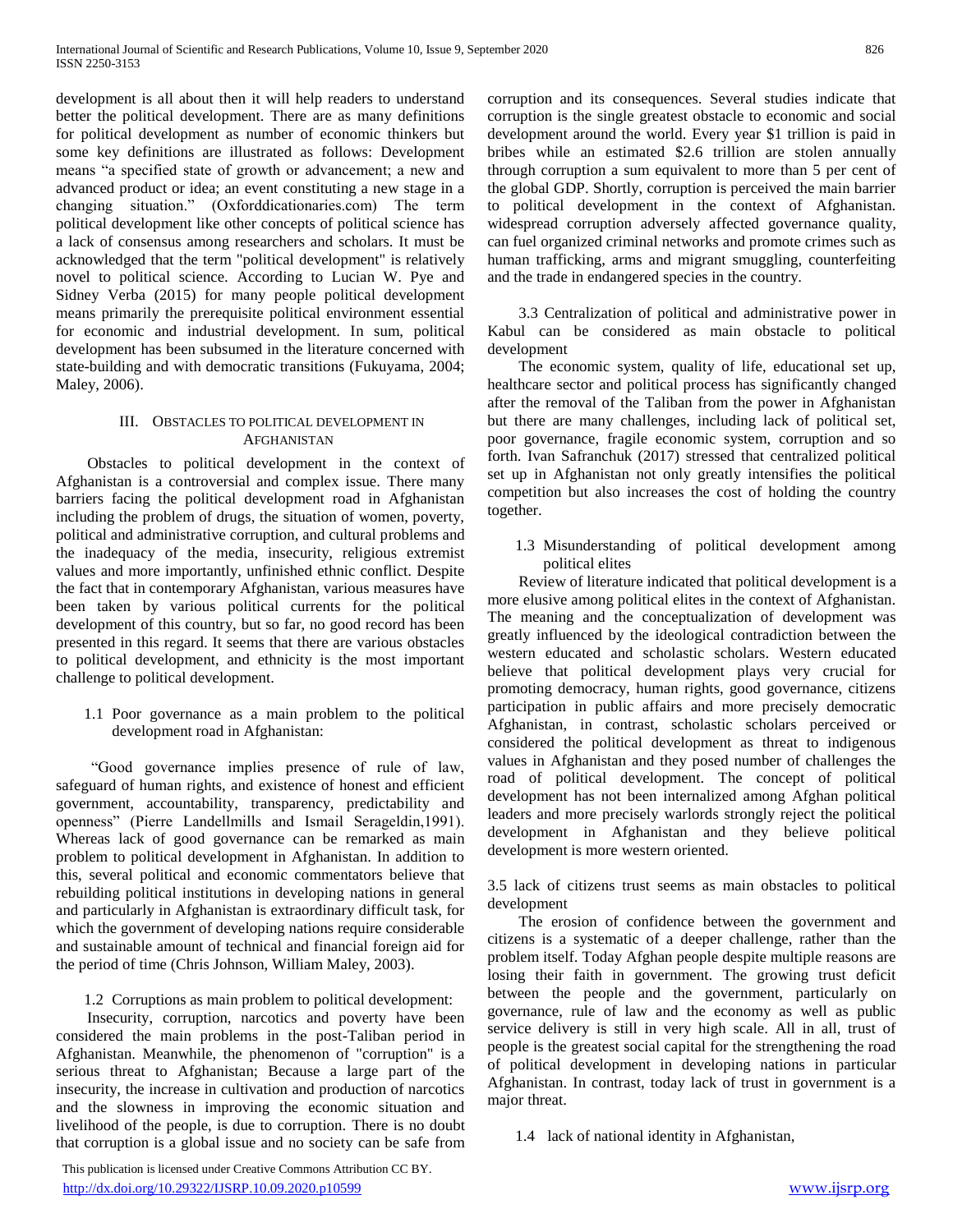Without a national identity, speaking of political development is undoubtedly an exaggerated and baseless claim. A society will never be able to achieve political stability and development until it reaches the stage of formation of national identity and does not go through the structures and ideas of prenationalization. Acquisition of national identity and manifestation of national will and desire are considered as the primary and basic signs of political development in any country.

1.5 lack of unified consensus among Afghan leaders on political development,

 Review of literature stated that one of the important challenges in the path of political development of Afghanistan is the lack of public consensus among the diverse population of this land. However, after the fall of the totalitarian rule of the Taliban, the conditions were created for the tribes and inhabitants of this land to move towards a grand consensus in an atmosphere away from war and tension. But unfortunately, after a short time, the political and managerial process of the country returned to its former orbit.

3.6 Imbalance of resource distribution in Afghanistan

 The imbalance in the implementation of development projects and the allocation of budgets is the main problem to political development in Afghanistan. For example, in certain districts and provinces, due to special tendencies, despite the lack of public acceptance of the reconstruction process or the domination of the opposition in those areas, it is tried that international aid and development programs are drawn and allocated to those areas at any cost.

## 3.7 Lack of security as main challenge to political development

 Lack security is the greatest challenge to the road of political development in Afghanistan. majority people in Afghanistan claim that murder cases, target killing, and armed robberies almost every night across the country is rising.

 According to Thomas Hobbes (1996), security is the core responsibility of the state. The primary purpose of government is to provide security and welfare to its people. Unfortunately, the Afghan government has failed to provide a secured and safe environment for lives, properties and the conduct of business and economic activities. The alarming level of insecurity in Afghanistan has fueled the crime rate and terrorists' attacks in various parts of the country, leaving unpalatable consequences for the nation's economy and its growth. Most of commentators and scholars who have research and studied about the insecurity causes in Afghanistan demonstrated that despite many attempts, the level of insecurity in the country is very still high, and a confirmation of this is the low ranking of Afghanistan in the Global Peace Index.

Almost 19 years have passed since the removal of the Taliban from the power, but peace remains great dream for every Afghan-individual in Afghanistan and persisting insecurity continued to be the main challenges to the political development and as well as to the stabilization efforts in Afghanistan.

# 3.8 Socio-cultural barriers to the political development

 Afghanistan was always divided into distinctive communal, ethnolinguistic, and religious groups. Moreover, these groups possessed a social system that emphasized loyalty to the local

 This publication is licensed under Creative Commons Attribution CC BY. <http://dx.doi.org/10.29322/IJSRP.10.09.2020.p10599> [www.ijsrp.org](http://ijsrp.org/)

social group (qawm) rather than a higher-order abstraction like the state. The geographical barrier set by the Hindu Kush Mountains created a barrier between Kabul and the rural areas and retarded the development of centralized political institutions, which could only expand in power at the expense of local loyalties (Larry Goodson,).

3.9 Ethno-religious conflicts as key challenge to political development

 Today ethno-religious conflict is the main source of problem in Afghanistan and it adversely affect on the process of political development. thus, the new political system propped up by Washington and its allies aimed to balance ethnic relations and prevent a renewed conflict by ostensibly attempting to make the new political system more representative, open and a level playing field for all Afghans. Some of the past discrimination against certain minorities was abandoned. However, the centralized system failed to deliver governance at subnational level.

 Some of these critical shortcomings were papered over by more informal means, such as elite alliances and patronage politics, which serviced those in power but delivered little in the way of political stability and development.

A big part comprised of deal-making, in which appointments to key posts amounted to a distribution of political spoils. This went against the demands of many Afghans, who called for a meritocracy and for transparency (Siddique, 2012).

3.10 Lack of strong political parties as key barrier to political development

 In the absence of strong pluralistic and democratic institutions to mediate internal tensions, political bargaining and the competition for power will most likely continue to occur outside the institutions of government. Because of their past shortcomings, however, many Afghans regard political parties with suspicion. Yet, post-Taliban Afghanistan has witnessed the emergence of many small democratic parties that offer a break with this past, and the means to create a stable and democratic parliament. And many Afghans, especially young people, now recognize parties as an essential component of the legal democratic process.

# IV. RESULT

 One of the important political and social issues that is widely discussed today and discussed in scientific and political forums is the issue of political development. The past three decades of war and disorder have had a devastating impact on the Afghan people. Millions have been killed, millions more have been forced to flee their homes and the country's infrastructure and forests have all but been destroyed. The social fabric of the country is fractured and state institutions are fragile and weak.

 William Maley (2011) in his paper entitled "Challenges of Political Development in Afghanistan: Mass, Elite and Institutional Dimensions" states that despite insecurity and corruption, Afghanistan suffers from number of other challenges such as the trust deficits, real conflicts of interest, and parallel and potentially conflicting systems of authority, nepotism and